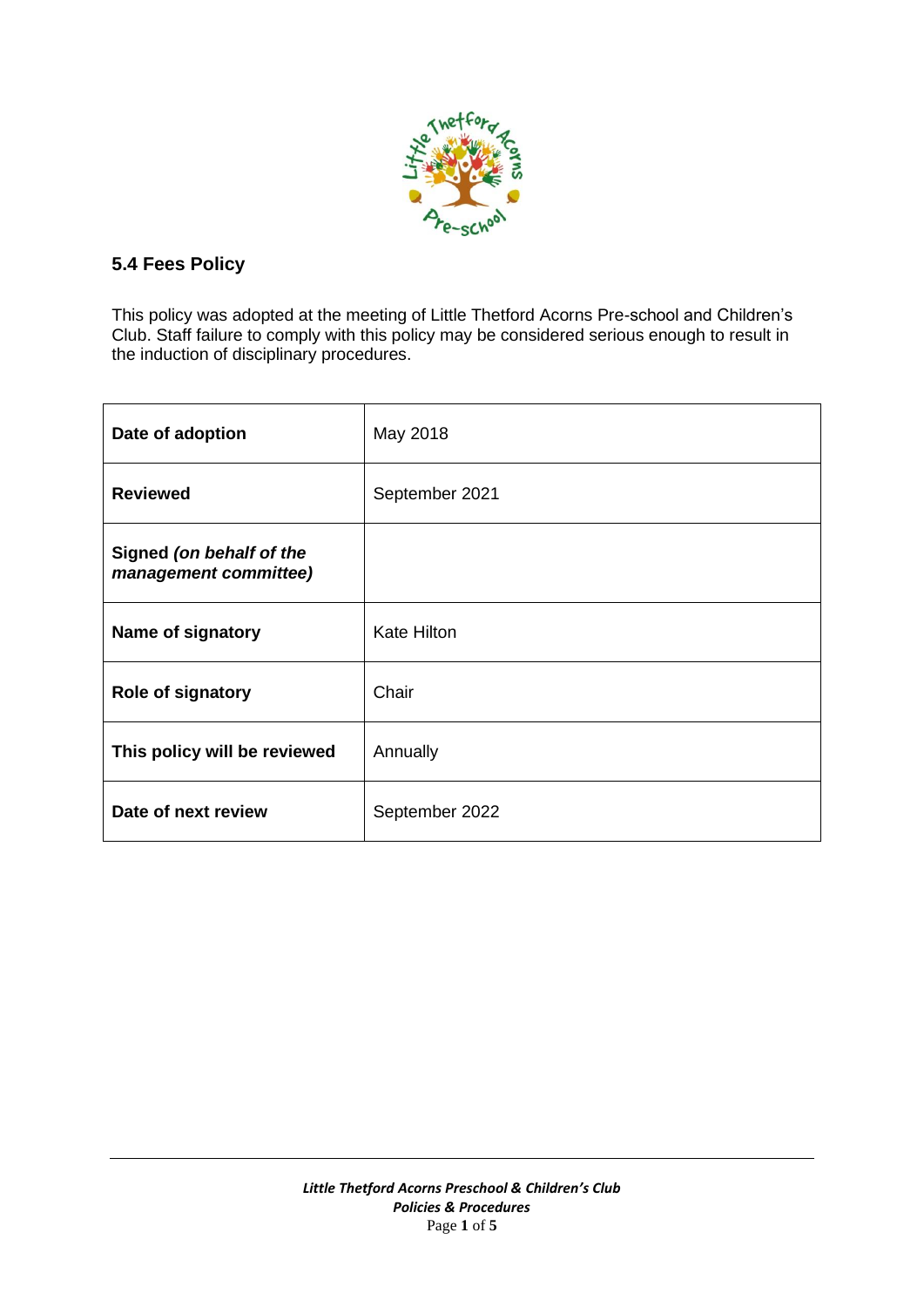# **5.4 Fees Policy**

## **Safeguarding and Welfare Requirement: Information and Records**

Providers must maintain records and obtain and share information to ensure the safe and efficient management of the setting, and to help ensure the needs of all children are met.

#### **Policy statement**

It is the aim of Little Thetford Acorns Preschool to provide the highest level of care and education at an affordable price to everyone in our local community. This we attain by careful budgeting, fundraising by parents, and claiming Early Years Funding (EYFS) for all eligible children.

We welcome children and families from all sections of the community and believe that all children and families should be able to access the childcare and support they need, regardless of income or economic background.

Little Thetford Acorns is a registered charity and is not permitted to operate at a loss, or to operate as a profit-making organisation. The fees charged for each session are to cover our costs and to benefit the children.

This policy sets out Little Thetford Acorns Pre School's expectations with regard to the payment of fees and funding. Parents and carers should familiarise themselves with the detail of this policy as it contains important information about payment of fees, EYFS eligibility, sickness/holidays within term time, late collection, notice periods and emergency closures.

This policy works in conjunction with 5.11 Non Payment of fees policy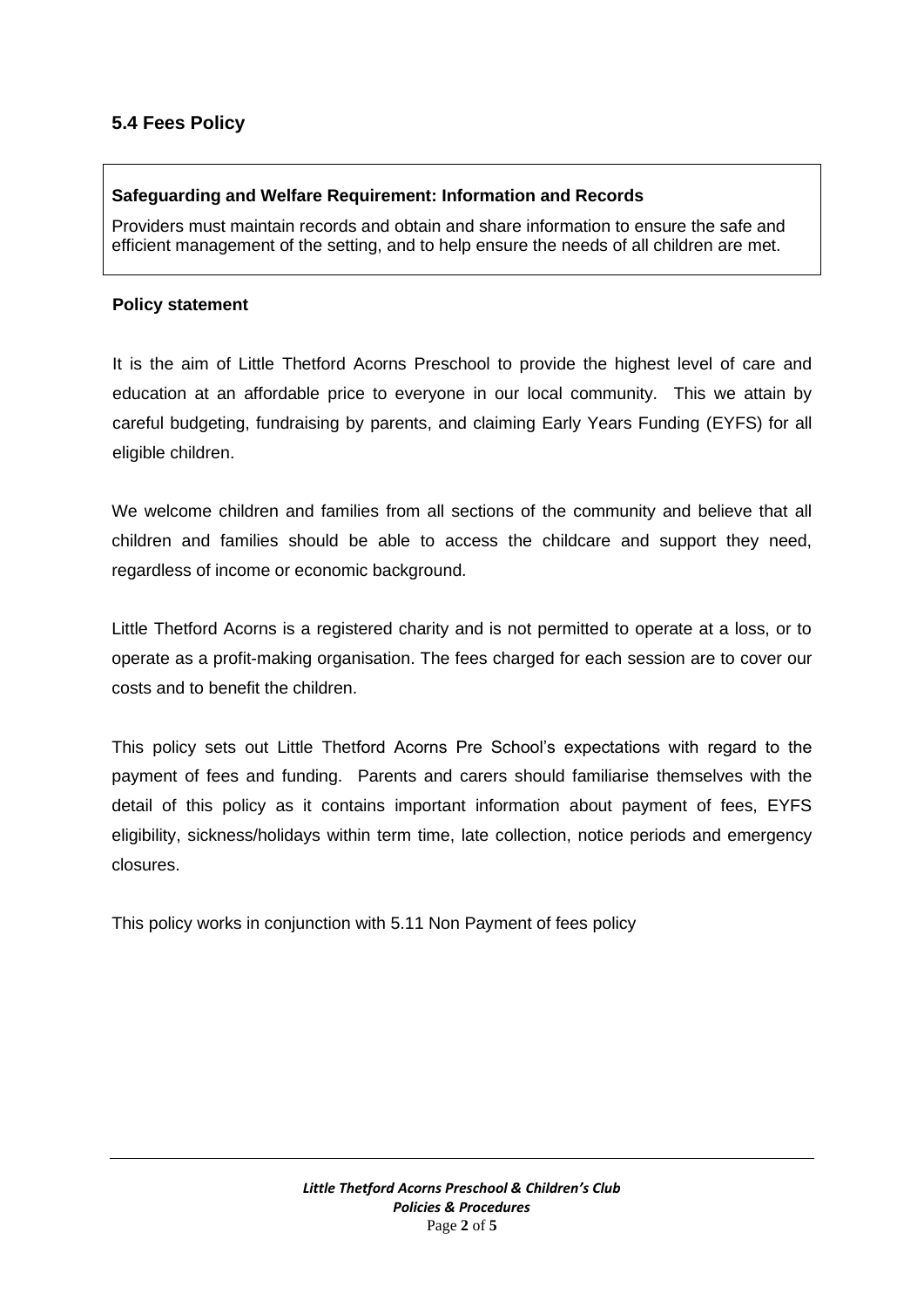## **Procedure**

## **Payments**

In order to achieve this aim, we operate the following fees policy: -

- Invoices for fees are issued by email two weeks before the start of each half term and are paid in advance for that particular half-term period. Each invoice clearly states:-
- Date of invoice.
- Total amount owed; along with a breakdown of that amount, clearly showing contracted sessions and any additional sessions taken or credits owing from the previous half term period.
- Any monies owed from the purchase of uniform.
- Any additional amounts; such as late payment charge from previous invoice.
- Any registration fee due.
- Date of payment due, normally 2 weeks from date of invoice.
- And payment processes, including our bank details for transfers.
- We are able to accept the following payments:-
	- Cheques Should be written out to 'Little Thetford Acorns' and the invoice number and child's name written on the back this is then placed in the Fees & Forms box within the lobby.
	- Bank transfers Our bank details are shown on the invoice for easy reference for the parents wanting to use this method of payment. The child's name should be used as reference and once transferred the parent is to inform the setting of payment, via email – office-littlethetfordacorns@btconnect.com
	- Childcare Vouchers We are registered with a number of different organisations. Parents are to inform us if this is their intended way of payment and an individual payment agreement is put in place. These can include –
		- o Full payment made by childcare vouchers.
		- $\circ$  Part payment made by childcare vouchers and the outstanding half term balance paid by an alternative payment, such as cheque, transfer etc. This 'top up payment' should be paid within the due date stated on the invoice. If not, a late payment fee will be charged on the next invoice.
		- o Part payment of the invoice, if top up payment cannot be paid; a debtor's statement is then issued showing monies owed. (This is only accepted if the average invoice is lower than £500 and the running total of monies owed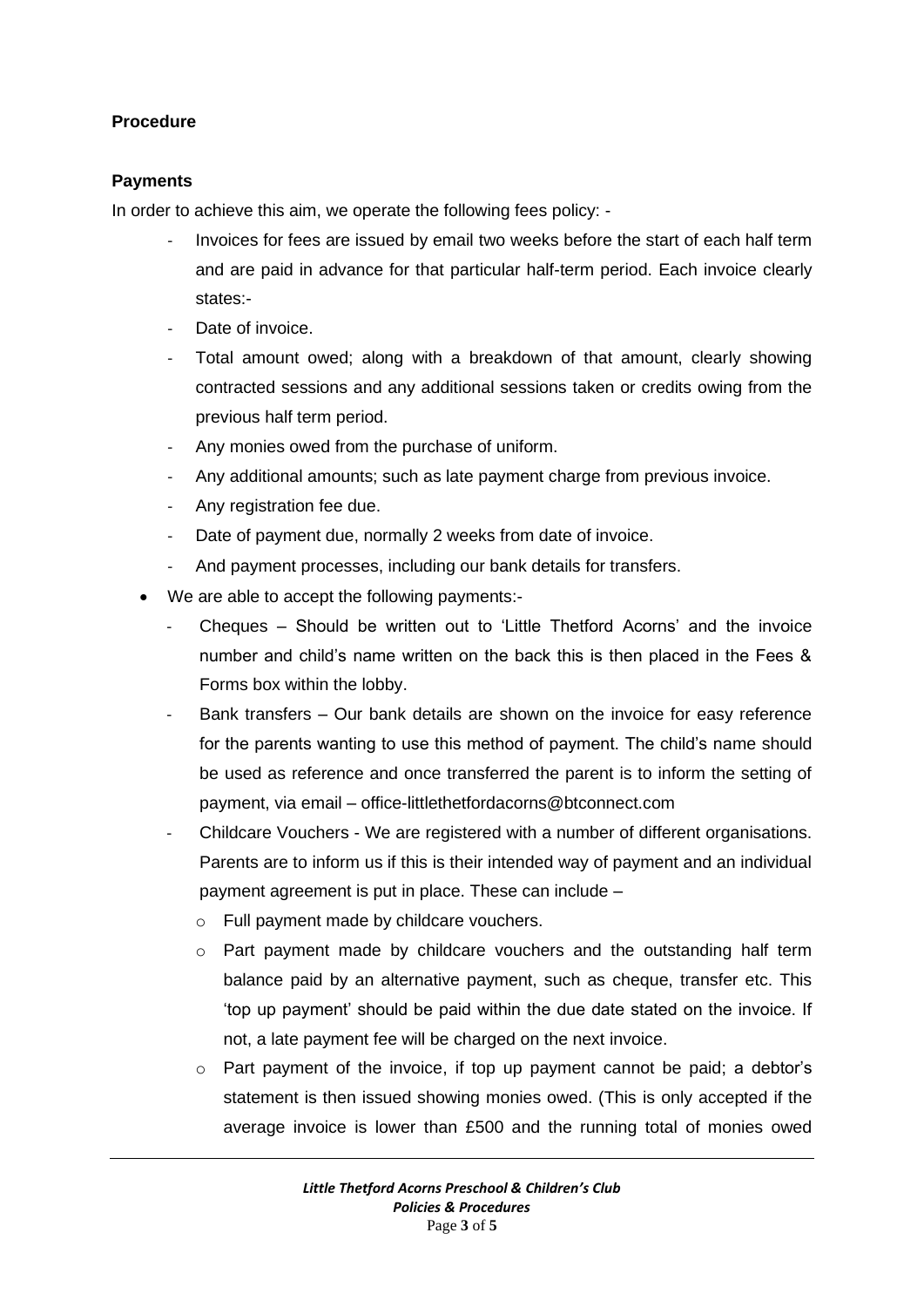does not exceed more than £300 at any one time. If £300 is exceeded a payment is required by the parent to help clear monies owed, but each individual case is reviewed).Please also be aware Little Thetford Acorns may request that any outstanding debt be cleared by the end of the academic financial year (August 31st)

o Please note we cannot accept cash payments for fees

# **Early Years Funding (EYF)**

Early Years Funding (EYF) is also accepted for children aged 3 and 4 years old. This is available the term following the child's third birthday.

| A child born in the period                                | Will become eligible for a free place                |
|-----------------------------------------------------------|------------------------------------------------------|
| 1 <sup>st</sup> April to 31 <sup>st</sup> August          | Autumn School Term following child's 3rd<br>birthday |
| 1 <sup>st</sup> September to 31 <sup>st</sup><br>December | Spring School Term following child's 3rd<br>birthday |
| 1 <sup>st</sup> January to 31 <sup>st</sup> March         | Summer School Term following child's 3rd<br>birthday |

EY funding is also available and accepted for some 2 year old children.

- Current funding allows parents to claim up to 30 hours per week, up to 38 weeks of the year, which can be used for Pre-school hours only. This can be divided between providers if he/she is attending more than one setting. Parents are provided with a Parent Declaration Form which is to be completed each term and returned to the setting with appropriate identification (e.g. child's birth cert or passport).
- If a child attends additional hours to what has been claimed through the Early Years Funding then a 'top up payment' is to be made. This is clearly shown on the invoice and is to be paid in the usual way of any other invoice.
- A reminder to parents that fees are due, by way of email or group message on the sign in/out system is given before payment due date.
- If the amount due is not paid by the payment date, we will apply the Non Payment of fee policy 5.11
- Our charges are clearly displayed in the foyer along with our opening times. Our fees are reviewed annually by the management committee and are determined by demand, running costs and other local setting charges.